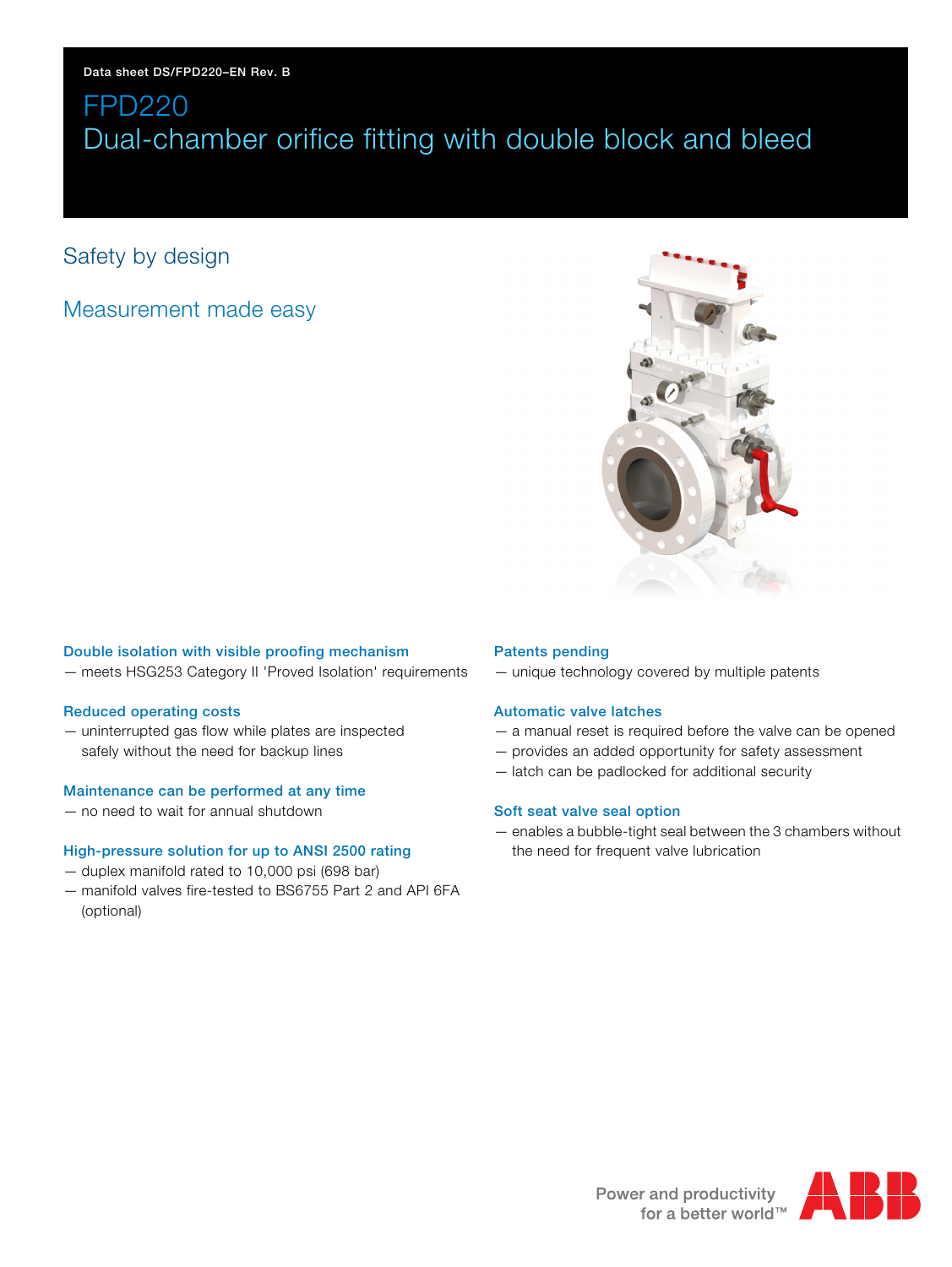# Introduction

ABB's FPD220 dual chamber orifice fitting with double block and bleed is a proven system for safely and quickly inspecting and changing orifice plates in conformance with strict Oil & Gas industry guidelines.

Orifice meters used in the Oil & Gas industry are typically of either the single chamber or dual chamber design. Single-chamber orifice fittings have an orifice plate that can be replaced without removing the fitting from the pipeline. However, before the plate can be withdrawn, the flow must be stopped and the pipeline vented.

Conventional dual chamber orifice fittings have an extra chamber into which the orifice plate is first withdrawn; this chamber is then isolated from the pipeline. This means that the flow in the pipeline does not have to be stopped to enable removal and refitting of the orifice plate and, although the second chamber must be vented, there is no requirement to vent the pipeline section. However, there is still a safety issue caused by the possibility of leakage from the pipeline into the second chamber during plate removal.

To ensure safe removal of the orifice plate while the line remains pressurized and the product continues to flow, the device must demonstrate that it offers proven isolation of the process from the plate removal area. The FPD220 solution meets these requirements by complying with the HSG253 publication The safe isolation of plant and equipment and having been classified as having 'Category II Proved Isolation'. The FPD220 displays the pressures in each chamber using full safety pattern pressure gauges and, before plate removal, these can be monitored; either for absolute value or for time-dependent degradation, as required.

ABB also offer retrofit packages enabling users to upgrade certain existing Dual Chamber and Daniel® Senior® Orifice Fittings to double block and bleed functionality. Each package includes the middle chamber body and a full set of the parts and sub-assemblies needed to add a functioning second valve with separate venting to the orifice fitting. Replacement body studs and nuts are also included to match the new configuration.

Each product has been fully FEA (Finite Element Analysis) tested at the design stage, ensuring maximum safety to the user and the system. The FPD220 has undergone a series of rigorous test cycles ensuring the repeatability of the seals and equipment. During product assembly, each product is fully pressure-tested to satisfy industry safety and European pressure guidelines.

The FPD220 is designed and manufactured in compliance with ASME 16.34 and ASME 16.5, ASTM specifications, AGA-3 Latest Edition and ISO-5167.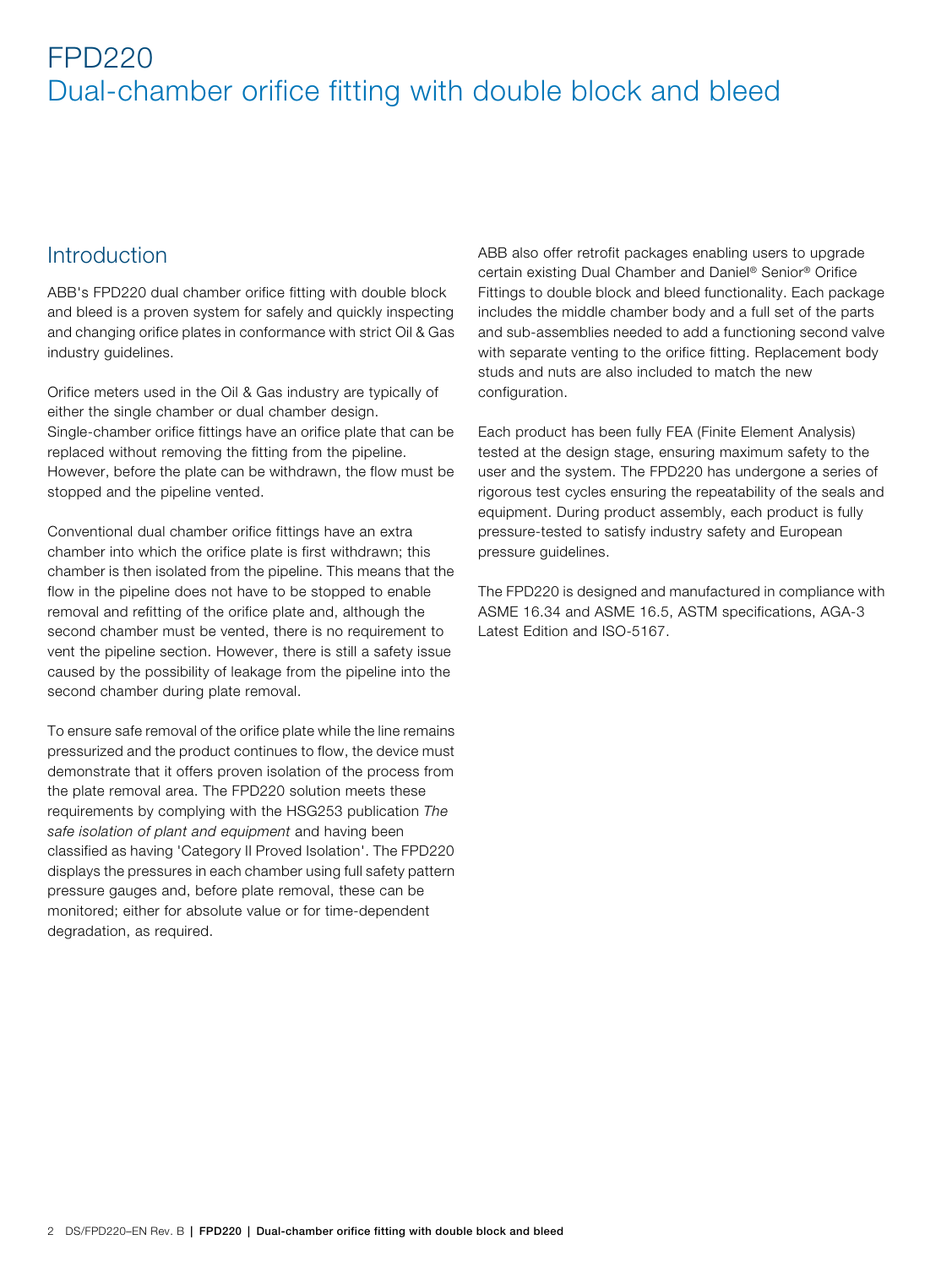# **Overview**





Fig. 2: Soft seat valve seal

Fig. 1: Sectional view of FPD220

ABB's FPD220 double block and bleed orifice fitting pairs the unmatched safety of double block and bleed functionality with the already exceptional quality and performance of ABB's range of orifice fittings. Two valves separate the operator from the flow line, eliminating the need to isolate the meter run with multiple ball valves. In the event of lower valve failure, the risk of toxic or high pressure emissions through the meter top – putting personnel in danger – is virtually eliminated.

Pressure gauges on the upper and middle chambers help the operator assess equipment status. Local pressure readout can indicate valve failure, vent blockages and other dangerous system malfunctions. For added protection, blowout preventers are installed between each of the gauges and the fitting body.

Automatic valve latches can be fitted to one or both of the valve operating shafts. This security accessory must be reset manually before the valve can be opened, providing an added opportunity for safety assessment and operator awareness. The ability to padlock the latch also brings additional security to fiscal flow measurement applications.

The soft seat valve seal is available for the FPD220 DBB orifice fitting models. Effective in all scenarios, this unique design enables a bubble-tight seal between the three chambers without the need for frequent valve lubrication. The specially machined seal channel helps prevent O-ring dislocation and the O-ring seals incorporated are available in a wide variety of compositions. The DBB orifice fitting is also effective with standard grease seals.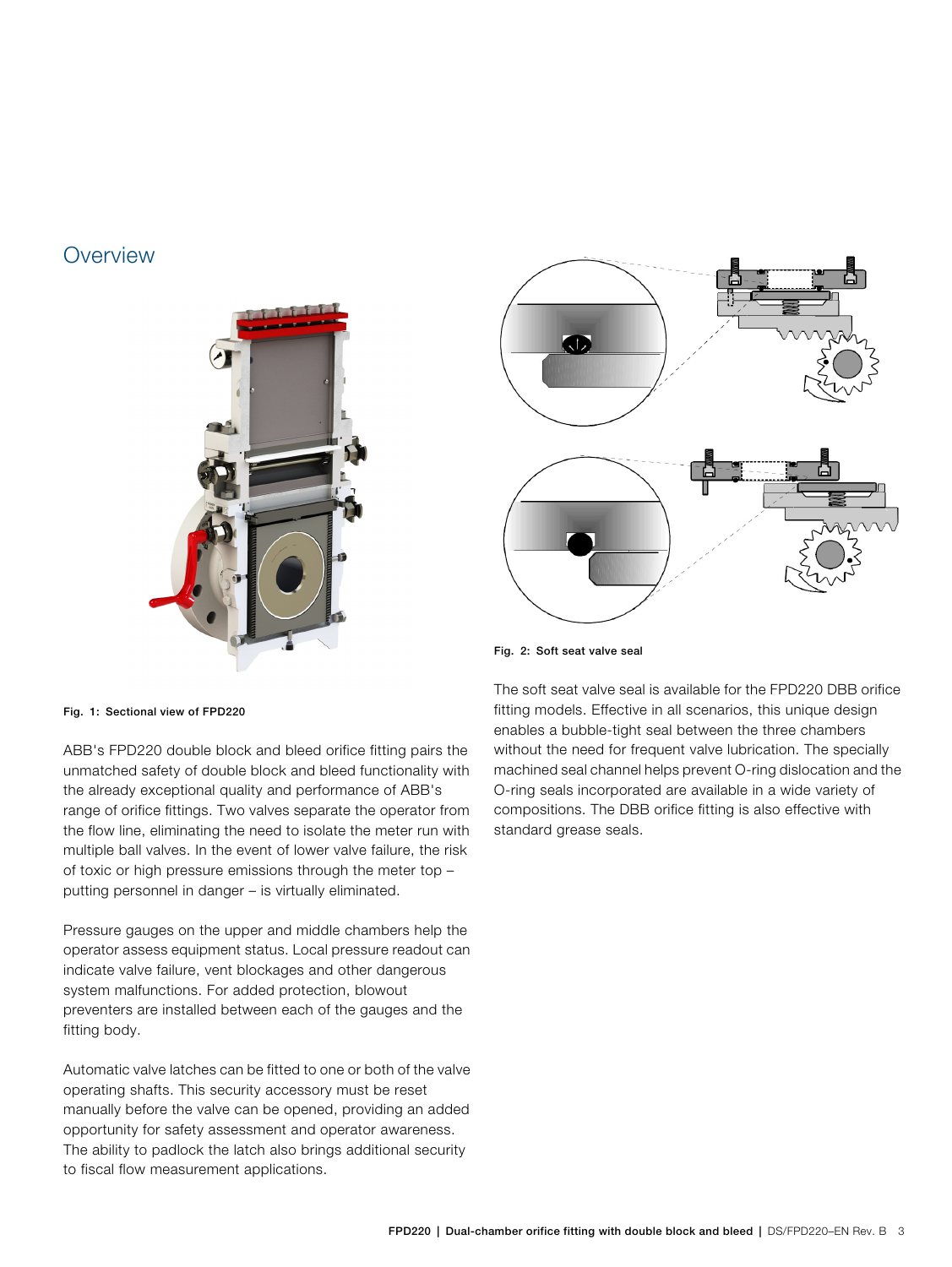

Fig. 3: Key operating parts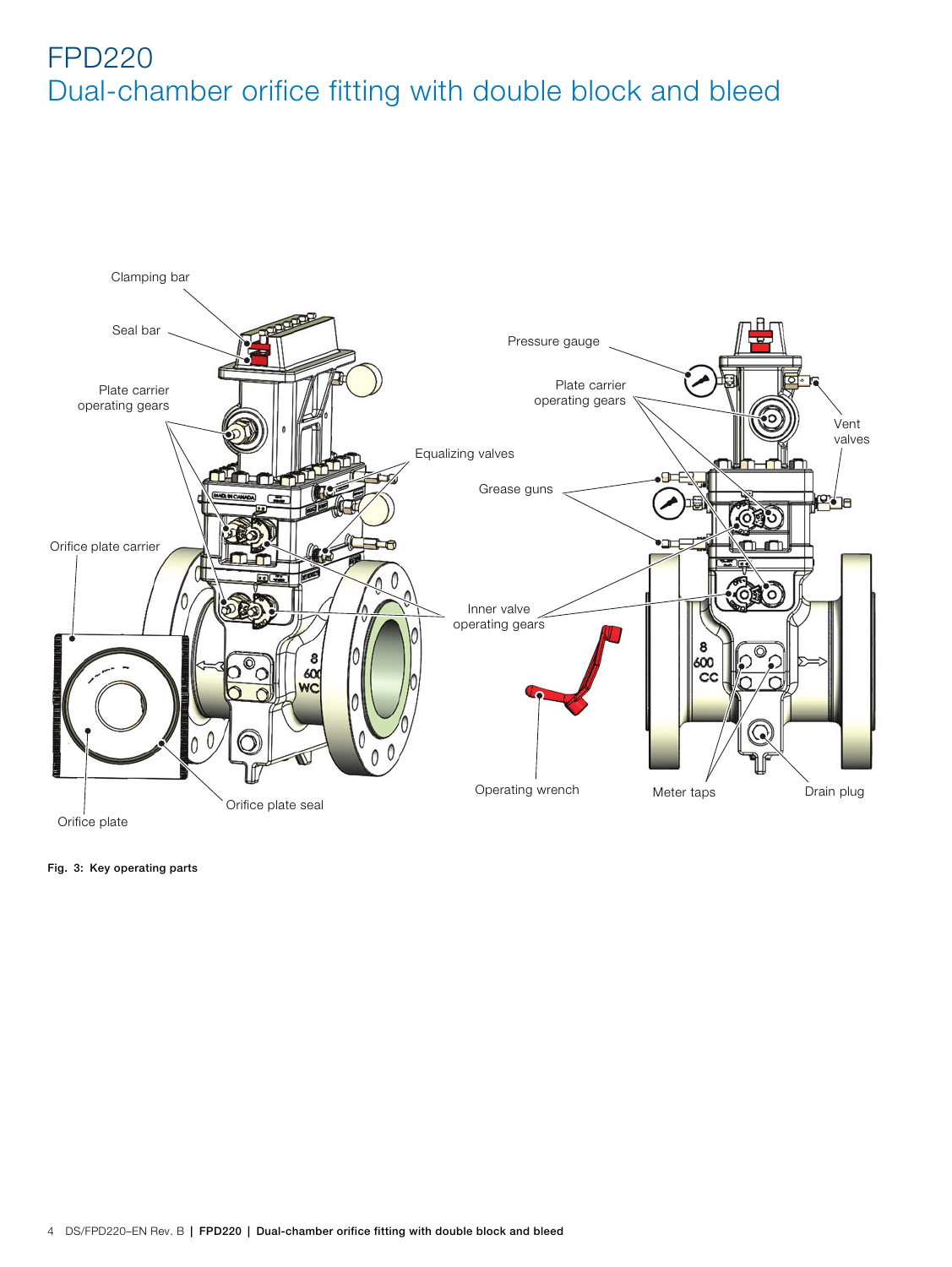# **Specification**

# Body configuration

- Flange x flange
- Flange x weld
- Weld x weld

Flanges to FF, RF and RTJ are available in the following formats:

- ANSI 16.5 or 16.47
- Techlok & SPO
- Grayloc®
- $-$  API 6A
- or to specific client specification

# Design codes

- HSG 253 The safe isolation of plant and equipment
- NACE MR-01-75
- ASME B31.1 Power Piping
- ASME B31.3 Liquid Petroleum Transportation Piping Systems
- PED 97/23/EC Pressure Equipment Directive

# Measurement standards

- ISO 5167
- API MPMS 14.3.2 (AGA Report No. 3)

# Standard materials of construction

Body casting

- ASTM A216 WCB, WCC
- ASTM A352 LCC
- ASTM A487 4D
- ASTM A351 CF8M
- ASTM A995 Gr.4A, Gr.6A
- Other materials are available on request

### Internal components

- Stainless steel 316 / 316L
- Stainless steel A351 CF8M
- Carbon steel AISI430

## Pressure tappings

- $-1$  or 2 sets per side;  $\frac{1}{2}$  in. NPT female
- Flanged end pressure tappings available to suit ANSI rating of meter

## External bolting

- ASTM A194 Gr.4 (Zinc coated)
- ASTM A320 L7 (Zinc coated)
- Other materials are available on request, including optional coatings such as PTFE, Xylan and Xylar

# Seals

## Seal bar

— HNBR O-ring (standard); gasket (optional)

# **Shafts**

— PTFE packing (standard); HNBR O-ring (optional)

### Inner valves

— Grease seal (standard); HNBR O-ring (optional)

### Orifice plate

- Type 'K' 2000 edition formed HNBR seal on a 316 SS retainer ring
- Dual ring HNBR O-rings standard on a 316 SS retainer ring
- PTFE snap seal two-piece virgin PTFE assembly

# Orifice plates

Industry-standard orifice plate thicknesses as per the guidelines set out within ISO 5167 and API 14.3.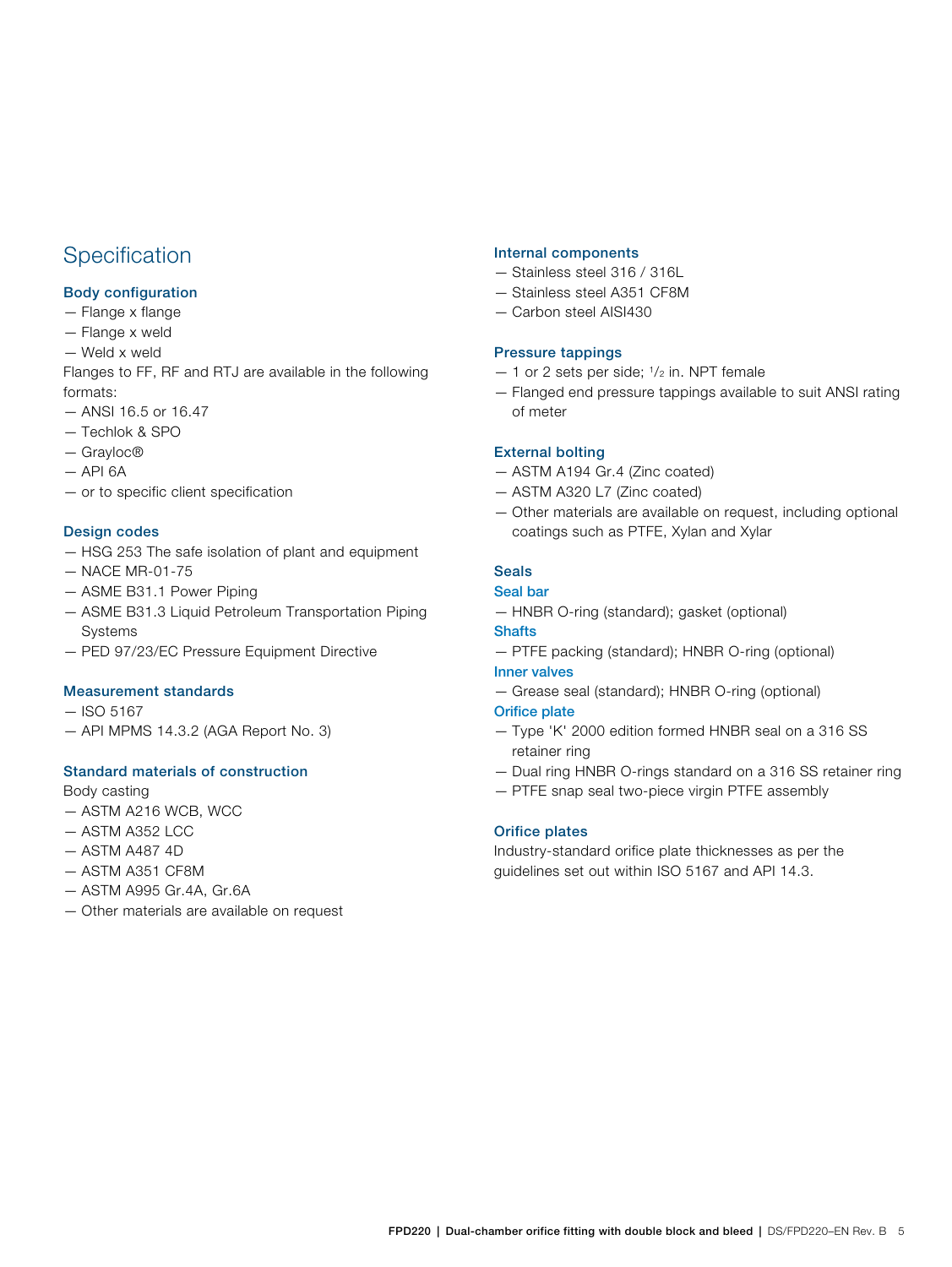## Pressure gauges

- Full safety pattern type scaled: LP chamber: 0 to 29 psi (0 to 2 bar) HP chamber: 0 to 1160 / 3625 / 9427 psi (0 to 80 / 250 / 650 bar), depending on meter pressure rating.
- Dials: standard or fluorescent
- Gauge material: Inconel, stainless steel 316

### Manifold valves

— Fire tested to BS6755 Part 2 and API 6FA (optional)

### Maximizing performance

To ensure absolute metering accuracy, it is recommended that industry practice is followed and meter tubes are purchased and manufactured to complement the orifice fitting. This ensures concentricity between the pipe and the fitting and eliminates uncertainties associated with misalignment.

ABB can supply the following items for a complete metering solution:

- orifice fitting with meter tube including straightening vane / profiler
- DP transmitters and process transmitters
- flow computer and enclosure
- spare parts for service and commissioning
- product service training

### Temperature rating

–29 to 38 °C (–20 to 100 °F) standard

### Pressure rating

| Size in. (mm)          | ANSI pressure class (fully-rated) |
|------------------------|-----------------------------------|
| 2 (50) to 12 (300)     | 150, 300, 600, 900, 1500, 2500    |
| 14 (350) to 24 (600)   | 150, 300, 600, 900, 1500          |
| 18 (450) to >24 (>600) | 150, 300, 600, 900                |

**Note**. 600, 900, 1500 and 2500 flanges are available as RF or RTJ. 150 and 300 flanges are available as RF only.

# Acknowledgements

Daniel is a registered trademark of Daniel Industries, Inc. Senior is a registered trademark of Daniel Industries, Inc. Grayloc is a registered trademark of Grayloc Products LLC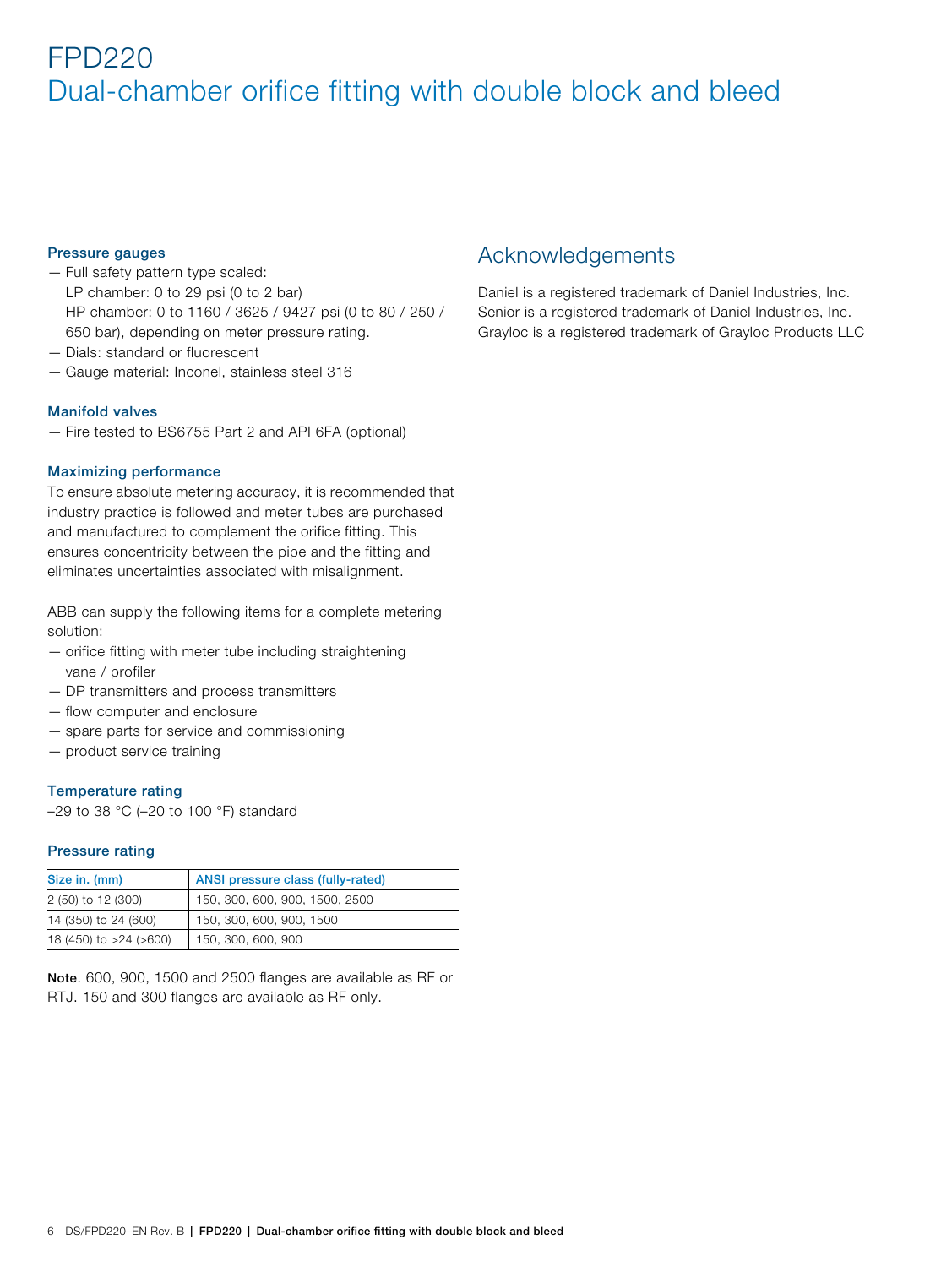**Notes**